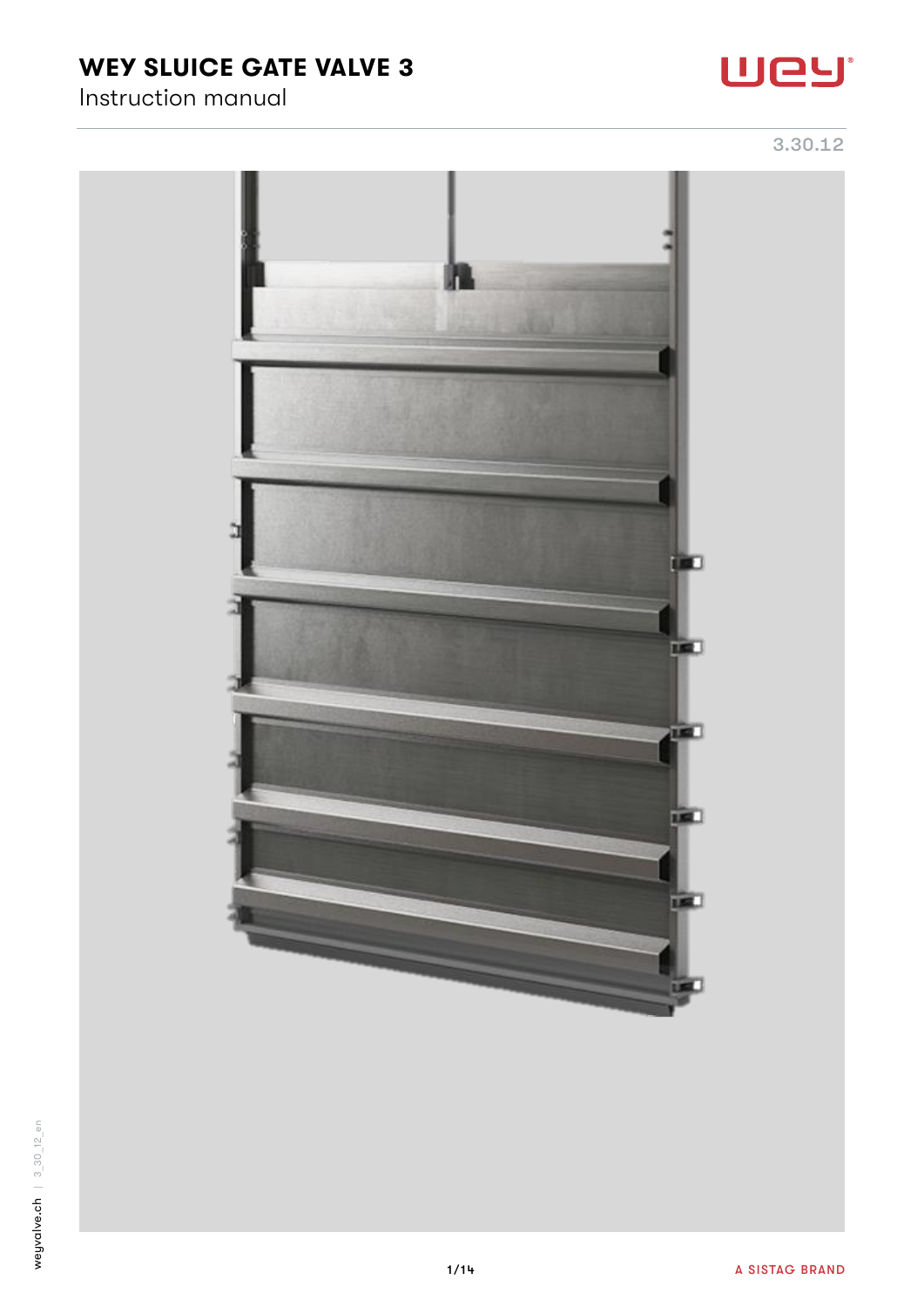

## 1 [General](#page-2-0)

- 1.1 [Safety](#page-2-1)
- 1.2 [Designated service](#page-2-2)
- 1.3 [Marking](#page-2-3)

## 2 [Transportation, Storage](#page-2-4)

- 2.1 [Transportation](#page-2-5)
- 2.2 [Storage](#page-3-0)

## 3 [Installation](#page-3-1)

- 3.1 [Preparation before installation](#page-3-2)
- 3.2 [Mounting aids](#page-3-3)
- 3.3 [Sluice gate valve with fixing clamps](#page-4-0)
- 3.4 [Sluice gate valve with anchor bolts for embedding](#page-6-0)
- 3.5 [Actuating components](#page-7-0)
- 3.5.1 [Travel adjustment](#page-8-0)

## 4 [Commissioning](#page-8-1)

- 4.1 [General measures](#page-8-2)
- 4.2 [Safety measures](#page-9-0)
- 4.3 [Function test](#page-9-1)
- 4.4 [Manually operated equipment](#page-9-2)
- 4.5 [Pneumatically operated equipment](#page-9-3)
- 4.6 [Hydraulically operated equipment](#page-10-0)
- 4.7 [Electrically operated equipment](#page-10-1)

## 5 [Maintenance](#page-11-0)

- 5.1 [Operating cycles](#page-11-1)
- 5.2 [Cleaning / Lubrication](#page-11-2)

## 6 [Trouble shooting](#page-12-0)

## 7 [Removal](#page-13-0)

## 8 [Disposal](#page-13-1)

## 9 [Final remarks](#page-13-2)

Enclosure: Installation instruction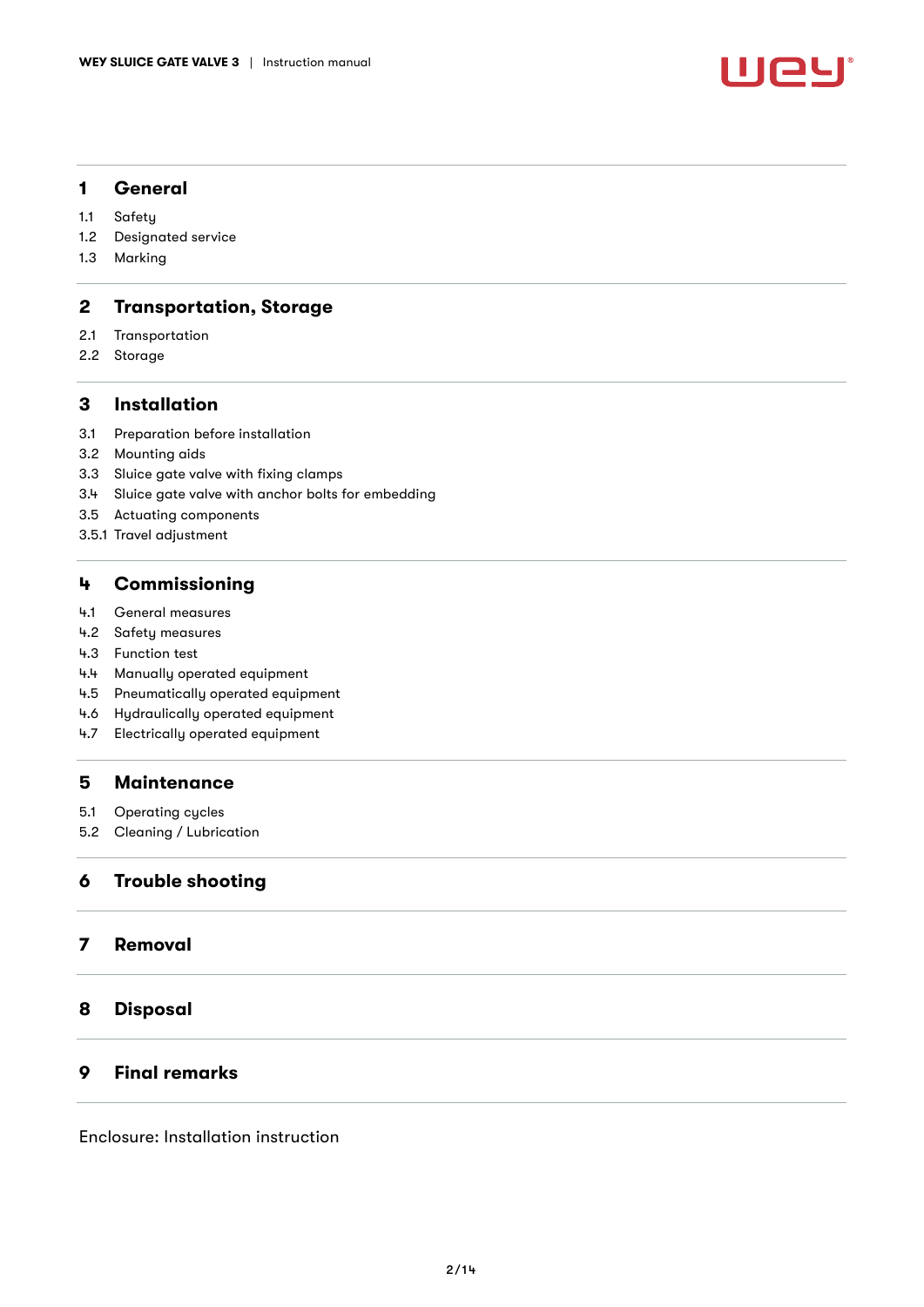

## <span id="page-2-0"></span>1 General

#### <span id="page-2-1"></span>1.1 Safety

Prior to any work or start-up and in order to ensure a proper functioning of our products, the instruction manual for installation and operation must be observed.

Alterations on the products need our written approval. For consequential damages due to neglect of this direction, any liability will be rejected.

This symbol marks safety and risk advice. Follow all such advice in order to prevent any damages to human life and objects.

The installation must be carried out according to established procedures and only by qualified personnel.

Project related data of valves, e.g. dimensions, materials and service range are found in the respective documentation.

#### <span id="page-2-2"></span>1.2 Designated service

Ē.

The Wey® Sluice gate valve is used in drain channels and basins at sewage treatment plants and retaining reservoirs. The Sluice gate valve is suitable to shut-off pressure containing systems for water and sewage. The technical application limits referred to in the relevant project data documentation and this maintenance manual must be observed. Should the Wey® Sluice gate valve be installed in an explosive environment, the valve as nonelectrical equipment, as well electrical equipment must be conformed to RL 94/9EG, ATEX).

#### <span id="page-2-3"></span>1.3 Marking

Manufacturer **Example** Type / Material Year / Fabr.No. Comm. / Pos. Size Pressure max. Medium temp. Ambient temp. Air supply pressure <sup>1)</sup>

<sup>1)</sup> if applicable

## <span id="page-2-4"></span>2 Transportation, Storage

#### <span id="page-2-5"></span>2.1 Transportation

The transportation of Sluice gate valves shall take place in a careful way. Lifting devices shall not be hooked onto stems nor other actuating components. Sluice gate valves shall be placed on even surface only, never tilted onto an edge, to prevent distortion of the frame. The equipment shall be protected against exterior damage and atmospheric exposure.

Large equipment will be supplied with additional transportation supports. These supports shall not be removed before final mounting.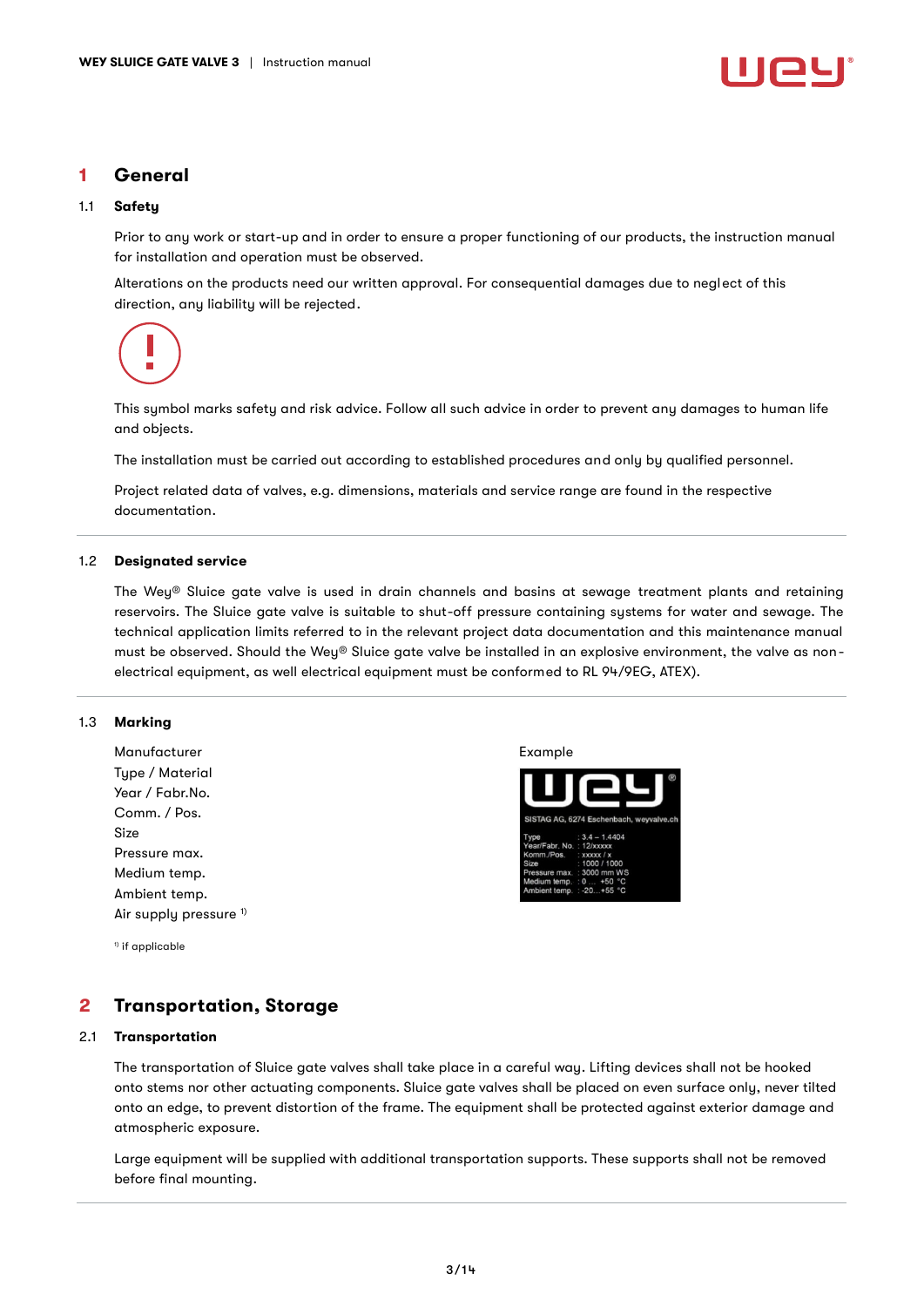#### <span id="page-3-0"></span>2.2 Storage

Until final installation the equipment shall be stored in a dry, vented area. All function relevant parts shall be suitably covered against humidity, dust or other contamination.

For longer storage periods or in case of unfavourable storage conditions which could affect later the proper functioning, all blank surfaces, e.g. stem, piston rod shall be suitably protected by long term preservatives against corrosion.

Factory applied preservatives shall be checked for possible transport damages and appropriately repaired, if necessary.

For mounted accessories such as electric actuators, limit switches, solenoids, etc., the respective storage instructions of the manufacturer shall be observed with priority.

## <span id="page-3-1"></span>3 Installation

### <span id="page-3-2"></span>3.1 Preparation before installation

Onsite construction work details, recesses, walls, etc. shall be checked for accuracy, flatness, finish, etc. before starting with mounting the equipment.

Dimensions of any recesses have to comply with manufacturer's drawings and shall be checked acc. Fig. 1 and Fig. 2.

The walls shall be checked with plumb and level for its perpendicular (fixation of frame, stem guides and actuating components) as well as its horizontal and vertical flatness.



Larger deviations must be corrected on site prior to mounting, as follows:

a) by grinding, removal, equalizing of uneven surface;

b) by applying concrete filler according to requirements (tightness, strength).

#### <span id="page-3-3"></span>3.2 Mounting aids

In order to offset construction discrepancies, plastic or stainless steel shims or spacer plates in various thickness may be used to level and position the fixing frame, wall bracket and actuating components. Minor discrepancies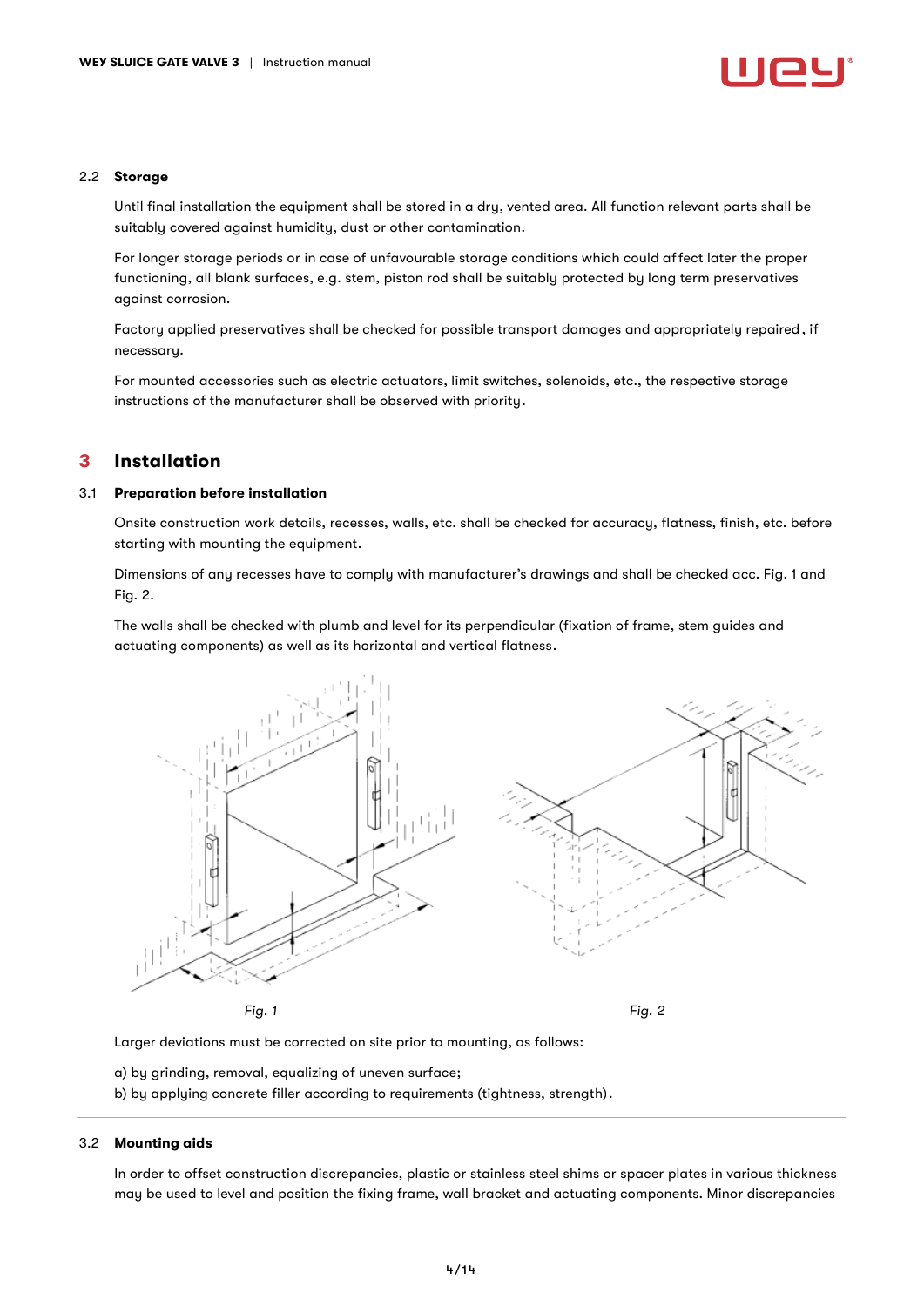can be compensated that way. The frame gets therewith enough wall support that it cannot be distorted when tightening the fixing bolts.

Major discrepancies must be compensated with threaded rods of suitable size if assigned bolts are too short (bad concrete quality, anchor hole too long or if many spacer plates had to be used). Cut to size threaded rods must be inserted and tightened with 2 nuts. After tightening the counter nuts must be removed and the threaded rod can be used in replacement of a short bolt.

To seal between frame and wall, paste type, medium resistant sealants are most suitable.

If filler or sealant is used, observe manufacturer's instructions with priority.

#### <span id="page-4-0"></span>3.3 Sluice gate valve with fixing clamps

Mounting and embedding work shall take place with Sluice gate valve in completely closed position only. For best sealing between wall and frame, the wall construction must be dry.

#### Procedure

- Position Sluice gate valve in the respective recess or in front of the wall opening to shut-off and align with plumb and level, acc. Fig. 3.
- Drill anchor bolt holes at the transverse seal which serve as mounting aids.
- Set both anchor bolts and tighten them temporarily.
- With the set screws at the transverse seal (see Fig. 6) the required compression of the seal against the gate can be adjusted. The adjustment shall be in a way that an optimal compression of the sealing lips is reached.



*Fig. 3*

- Check alignment with plumb and level. Readjust position of Sluice gate valve, if necessary.

Upper level of bottom profile must comply with finished floor level according to site plan.

- Drill and set remaining dowels for all clamps, according to supplier's specification.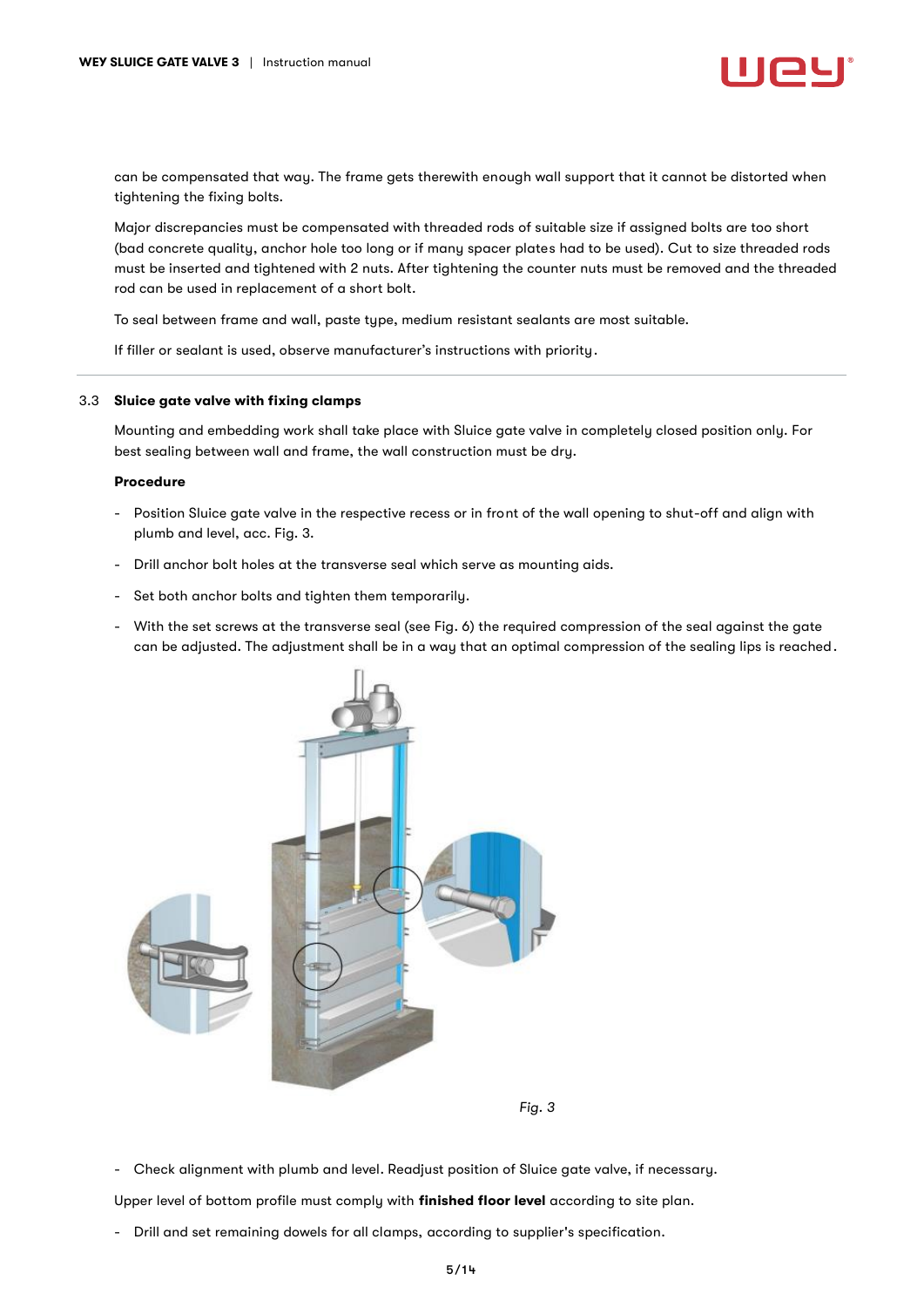- Prior to final fixation, pull frame slightly away from the wall in order to place two rows of sealant (according to supplier's instructions) behind the frame and transverse seal up to the max. height of water head, respectively to the transverse seal (Fig. 4 and 6). If bottom seal is bolted, sealant shall also be placed there.
- All bolts can then be firmly tightened with the torque key, according to the product/ supplier's specification, starting at the transverse seal and afterwards the clamps. Further information is found on the relevant project drawings.



- When tightening the bolts, the sealant gets squeezed out on both sides of the frame. Smoothen sealant with finger to a clean grout (Fig. 5).
- For Sluice gate valves with transverse seal an additional grout is necessary after tightening between wall and transverse seal acc. Fig. 7.
- After mounting the actuating components (acc. 3.4) the Sluice gate valve shall be opened and the sealant on the inside of the frame and transverse seal shall be smoothened to a clean grout acc. Fig. 5 and Fig. 7.
- The bottom profile, if existent, requires onsite embedding with filler or mortar acc. Fig. 8. When filling these recesses never use any vibrators! Bottom and transverse seal profile shall be free of any concrete or other contamination.





*Fig. 6 Fig. 7*

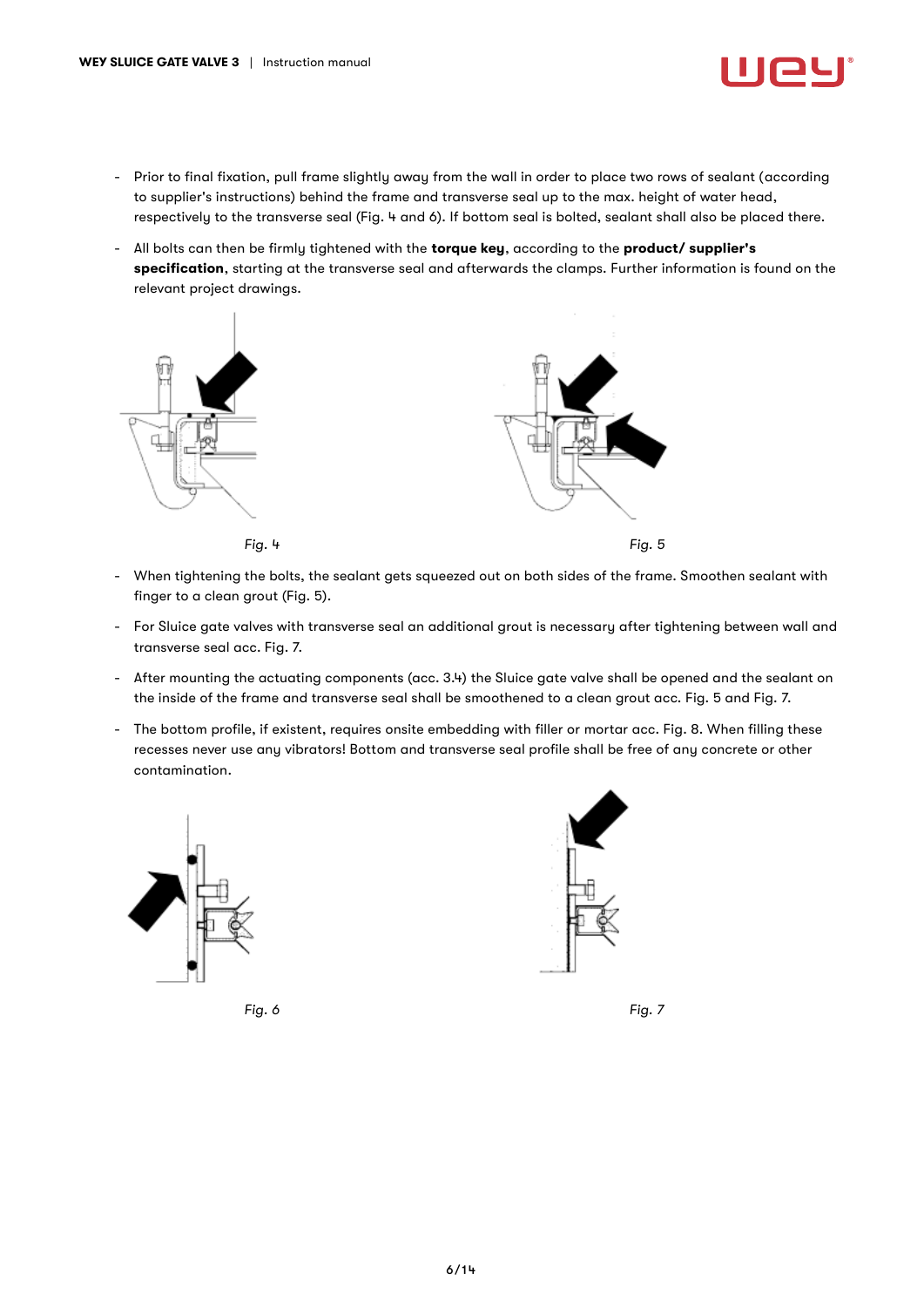



*Fig. 8*

#### <span id="page-6-0"></span>3.4 Sluice gate valve with anchor bolts for embedding

Mounting and embedding work shall take place with gate in completely closed position only.

Procedure

- Position Sluice gate valve in respective recess and align with plumb and level acc. Fig. 9.
- Depending on size and weight of Sluice gate valve, 2-3 dowels per side should be set into the recess and bolts be inserted (Fig.10). - If supplied with transverse seal, set bolts and seal thereafter, as described in 3.2.
- Align Sluice gate valve with plumb and level and fix frame.
- If necessary, tighten bolts at the transverse seal.
- Connect anchor and dowel bolts in the recess with a bar profile by welding acc. Fig. 10.

Always position Sluice gate valve with mounting aids of steel, never use wood wedges. Sluice gate valve must never be weld-connected to concrete reinforcement bars.

- Check alignment with plumb and level. Realign Sluice gate valve, if necessary.



Upper level of bottom profile to comply with finished floor level according to site plan.

- The positioned Sluice gate valve is now ready for onsite embedding.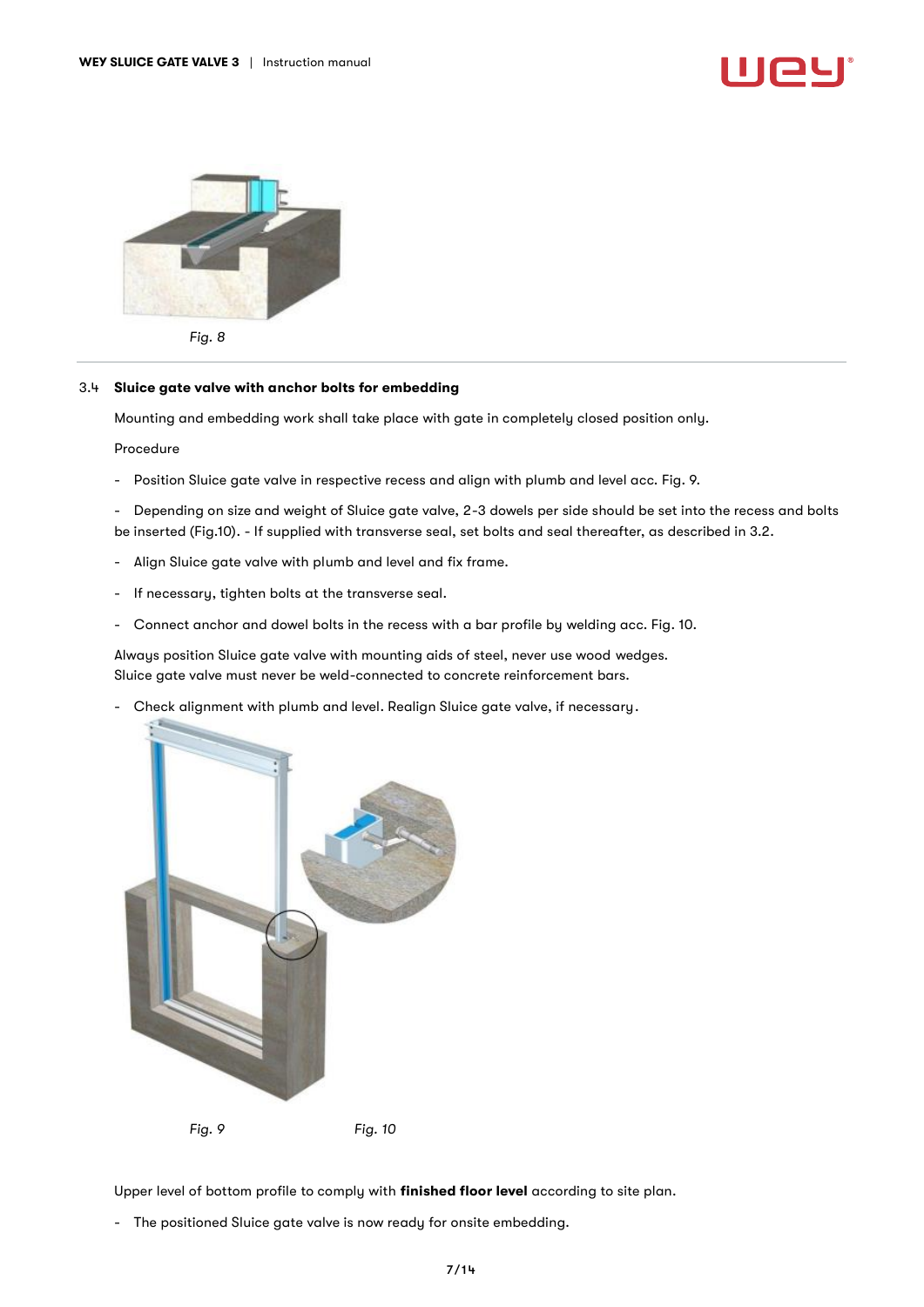

When filling these recesses never use any vibrators! Bottom and guide profile shall be free of any concrete or other contamination.

#### <span id="page-7-0"></span>3.5 Actuating components

Sluice gate valves with separately supplied actuating components must not be actuated prior to embedding.



#### Procedure:

- Extension rod with coupling to be pinned to the bare shaft of the stem. For coupling procedure keep wall bracket loose on the extension rod.
- Align coupled extension rod with plumb and level acc. Fig. 11.
- Position wall brackets and drill holes.
- Check alignment of all components with plumb and level. Realign if necessary, using suitable shims.
- For additional supports, floor stands etc., appropriate positioning and alignment is required before drilling holes.
- Set dowels and bolts.
- Check alignment of all components with plumb and level. Realign if necessary, using suitable shims.
- Mount and fix all actuating components.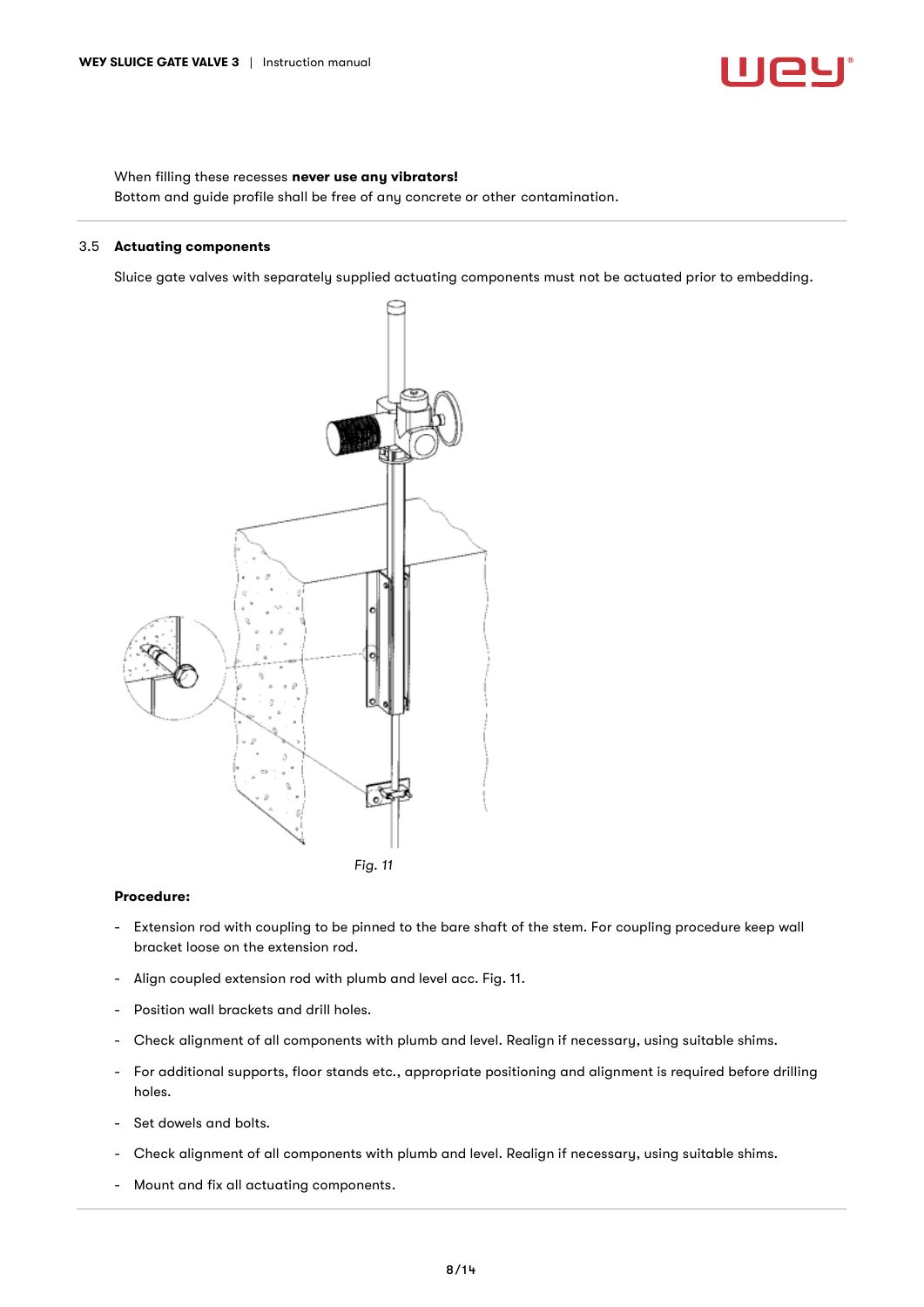

#### <span id="page-8-0"></span>3.5.1 Travel adjustment

For automated Sluice gate valves the final end or travel position must be adjusted. In the closed position it must be ensured that the gate slightly compresses the bottom seal. (see also chapter 4.4./4.5 commissioning).

#### Pneumatic/Hydraulic Actuators:

In the closed position the piston must mechanically touch the cylinder bottom (Fig. 12 "A"). In order to reach the necessary bottom seal compression adjust stroke by fixing either piston rod or clevis with an approx. ½ turn setting outwards (longer), see (Fig. 12 "B").

#### Electric Actuators:

The limit switches must be set acc. manufacturer's instructions.

Close Sluice gate valve first with manual override until slight compression of the bottom seal is reached, then set the limit switch "closed". Thereafter open the Sluice gate valve and set the limit switch "open" just before the mechanical travel stop is reached.



*Fig. 12*

## <span id="page-8-1"></span>4 Commissioning

#### <span id="page-8-2"></span>4.1 General measures

Before taking the equipment into service, all function relevant parts (stem, piston rod, gate, gate guides, seals) shall be thoroughly cleaned.

The equipment is factory preserved and lubricated for transportation and storage, but it may require further lubrication before start-up depending on the service conditions.

Lubrication shall take place according to supplier's schedule. Recommended are water-repellent, temperature resistant and long lasting lubricants. (Get recommendations from your supplier).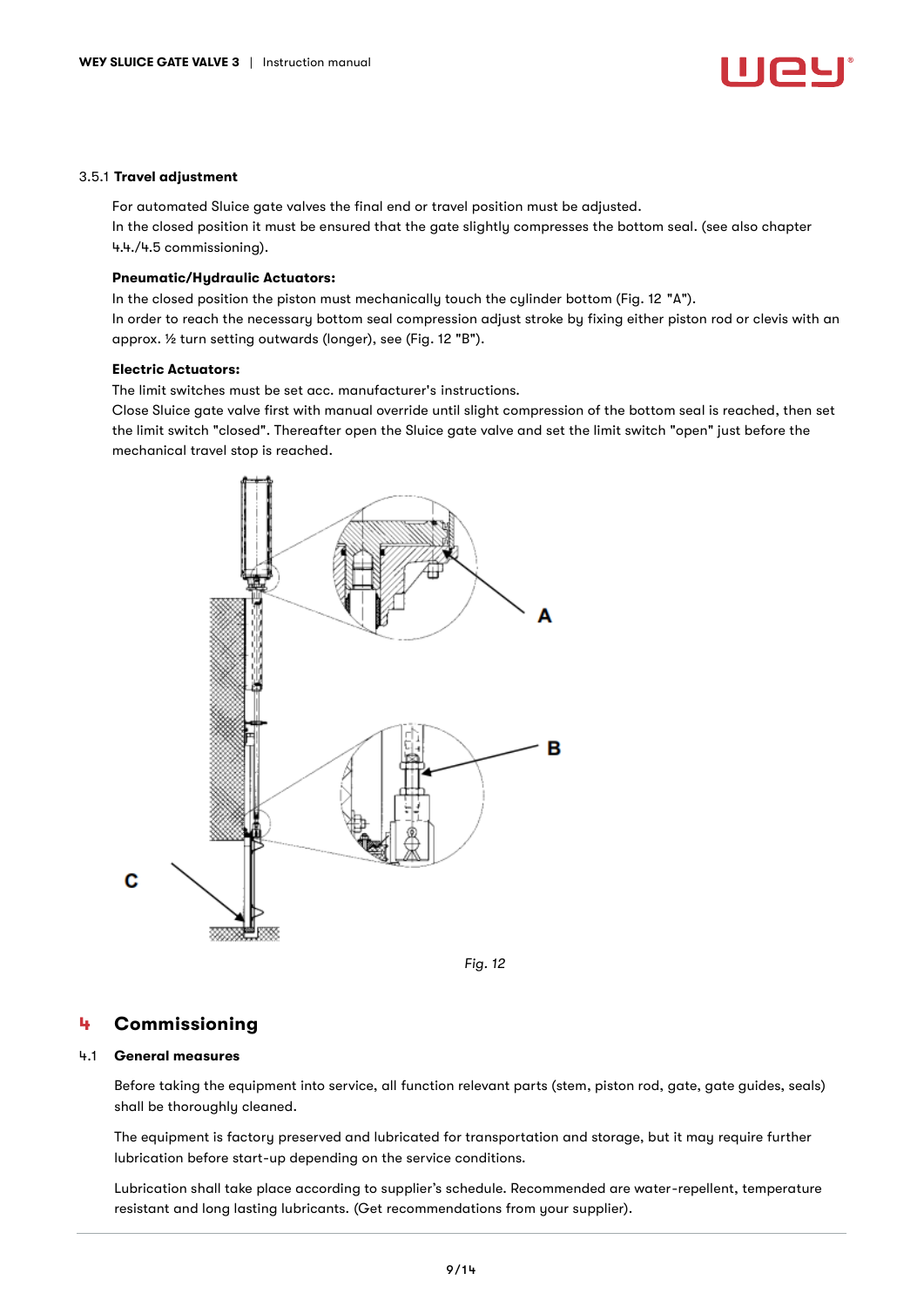

#### <span id="page-9-0"></span>4.2 Safety measures

The moving parts (gate) of automatic must not have free access. If need be they must be sheathed or protected. Unprotected Sluice gate valves are not allowed to be taken in operation. Especially Special attention is required for afterwards added protection, for example grid. Together with the gate these parts could generate crushing obstacles.



The actuator operating equipment must at all times be safely accessible.

| Air borne noise emission:           |               |  |
|-------------------------------------|---------------|--|
| Electrical actuation                | $<$ 70 dB (A) |  |
| Pneumatical actuation               | $<$ 85 dB (A) |  |
| (Solenoid valve inclusive silencer) |               |  |



It is prohibited to stay in the Sluice gate valve flow area whilst the system is under pressure and the actuation equipment's are connected to the main

Ensure that no external interference of the electric control circuits can actuate the valve unintentionally.

### <span id="page-9-1"></span>4.3 Function test

Before commissioning a function test must be performed. Therefore, open and close the Sluice gate valve at least once.

For embedded Sluice gate valves a function test shall not take place before grout compound is dry and capable of bearing the structure.

If a pressure test is performed, ensure that the applied pressure does not exceed the maximum allowed test pressure of the Sluice gate valve.

### <span id="page-9-2"></span>4.4 Manually operated equipment

Check Sluice gate valve for ease of operation (reasonable forces).

Also check the setting of the limit switches (if applicable).

### <span id="page-9-3"></span>4.5 Pneumatically operated equipment

Ensure with suitable measures that the maximum working pressure does not exceed (8 bar), also not in a breakdown situation.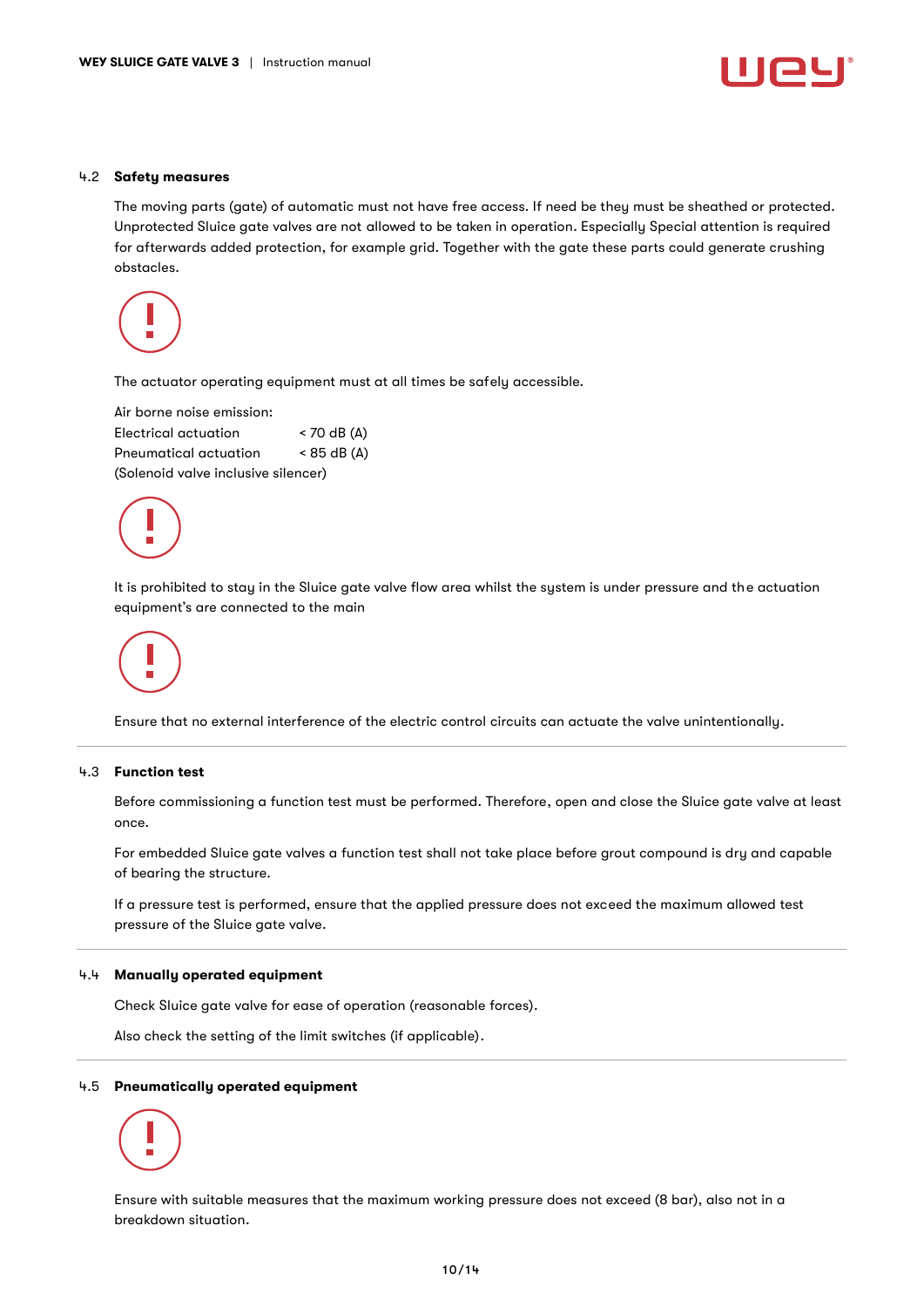To operate the actuator, use dry, filtered air acc. Class 4/5 ISO 8573-1 max. dust particle size 40 µm max. dust particle concentration 10 mg/m3 max. excess oil concentration 5 mg/m3 pressure dew-point below minimal ambient temperature Solenoid valves shall be mounted as close as possible to the actuating cylinder.



Air hoses, especially plastic pipes must be mounted and secured so that they cannot be unintentionally interrupted or pulled-off. In order to keep a valve tight in its closed position, the piston must be permanently under pressure.

The size of the air supply pipes has to be in relation to the required air volume. Before start-up, all on-site mounted supply pipes and solenoid valves shall be thoroughly flushed and cleaned, if necessary.

Factory mounted solenoid valves are normally supplied without accessories like throttles or mufflers. On-site directives must therefore be observed.

### <span id="page-10-0"></span>4.6 Hydraulically operated equipment

Before commissioning all on-site mounted supply pipes shall be thoroughly cleaned. Supplier's instructions must be observed.

#### <span id="page-10-1"></span>4.7 Electrically operated equipment



For electrical installations observe local rules, standards and directives. In addition, directives and guidelines for the installation and operation of explosion protection equipment must be observed, if the equipment is installed in a Ex-zone.

Check if the electrical equipment fulfils the safety requirements at site. After installation, a correct earthconnection must be verified. This is normally ensured through the flange bolt connection. If this is not the case, suitable measures must be taken.

For trouble-free commissioning of electric actuators, we recommend calling on our specially trained customer service specialist.

Electric on-site installations shall be in accordance with the provided connecting diagram. In addition, the specific operating instructions of the actuator supplier shall be observed. Move the gate into an intermediate position with the manual override before starting operation electrically for the first time. When connecting to the power supply, the phase sequence must be observed.



With wrong phase sequence, limit and torque switches are ineffective.

The switch-off shall be in accordance to our instructions/diagrams, i.e.:

- Switch-off in closing direction: usually by limit switches, exceptionally with torque switches possible.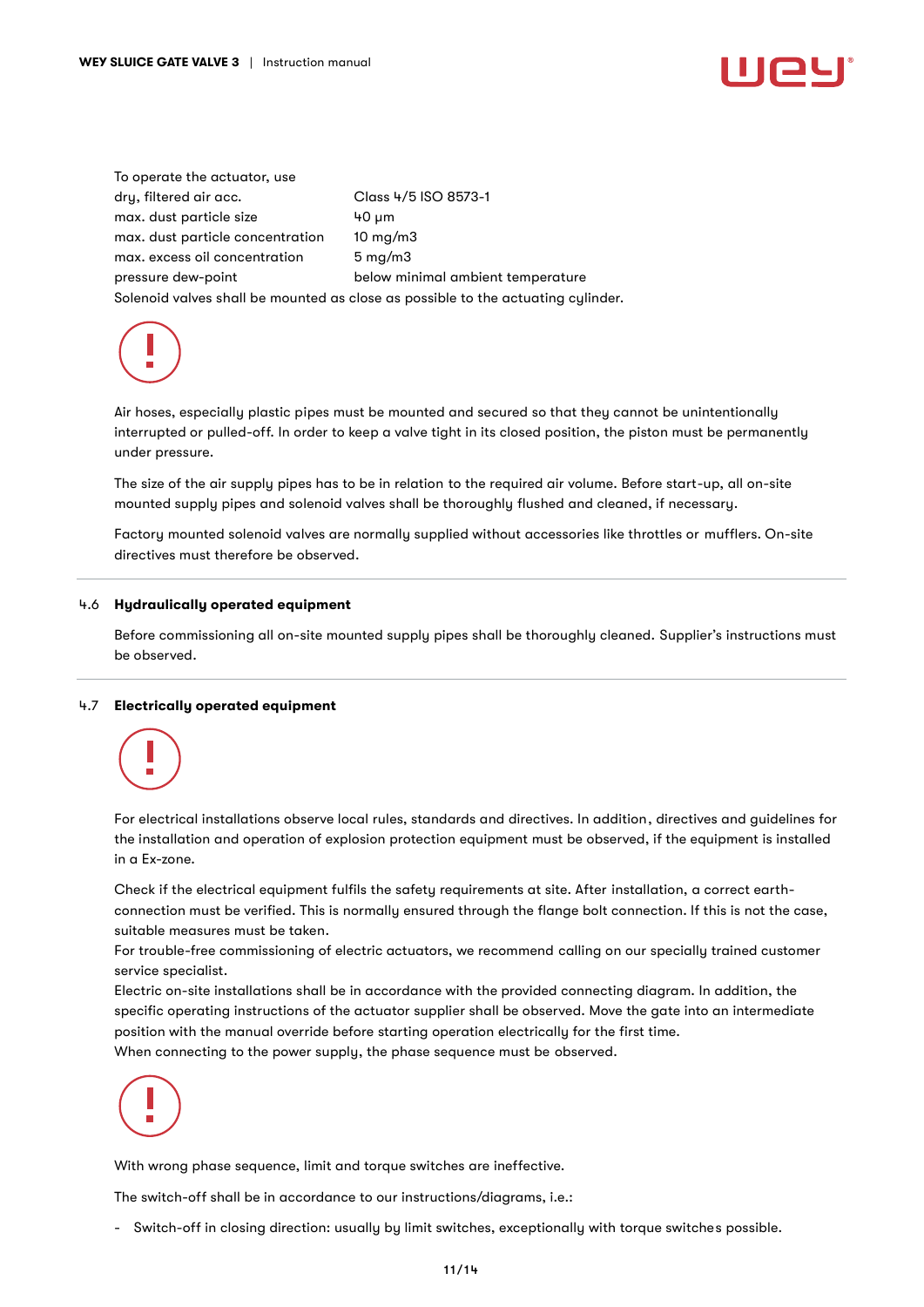- Switch-off in opening direction: by limit switches only, as the torque switch serves as overload protection.

## <span id="page-11-0"></span>5 Maintenance

#### <span id="page-11-1"></span>5.1 Operating cycles

During one year, at least four (4) operating cycles shall be performed, whereby the functioning of all components shall be checked. Under severe service conditions, such functional checks shall take place more frequently.

### <span id="page-11-2"></span>5.2 Cleaning / Lubrication

Gate guides, stems, stem nuts and piston rods shall be free of dirt and contaminations and shall always be well lubricated.

Grease ports at the hand wheel bearing shall be lubricated in regular intervals depending on the application and service conditions, but at least every three months.

Pneumatic cylinders with cushioned closing are supplied with a self-lubricating piston rod seal. The elastomer seal in the gate guides shall also be lubricated to avoid sticking tendency of gate and seal after longer shutdown periods.

Water-repellent, temperature resistant and long lasting lubricants shall be used (Get recommendations from your supplier).

For equipment with electric actuators, the lubrication ports on the drive should be especially observed (version with rising stem).

The respective operating and maintenance instructions of the actuator supplier are binding.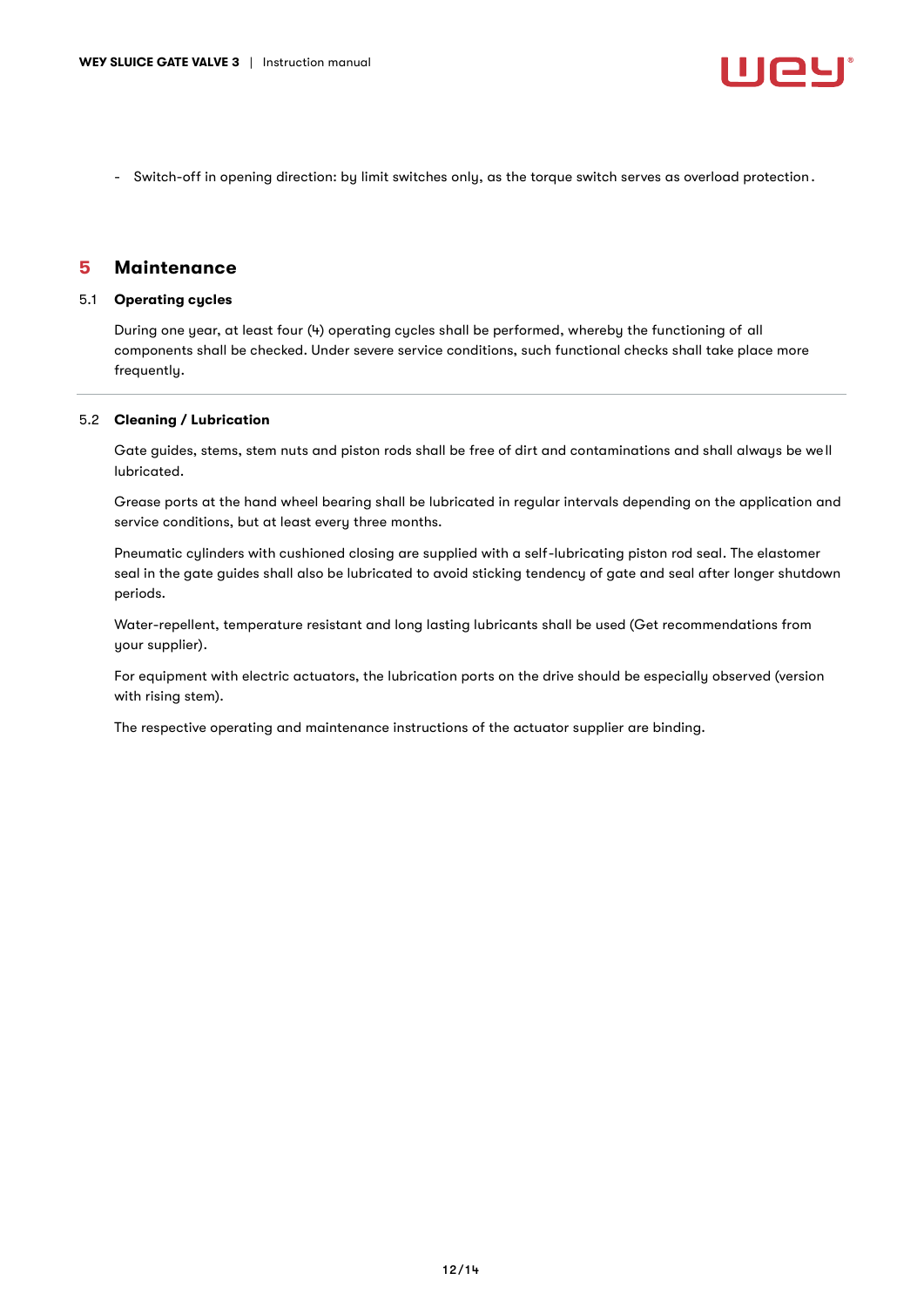

## <span id="page-12-0"></span>6 Trouble shooting

| Symptom                                            | Cause                                                                                                                                                    | <b>Remedu</b>                                                                                                                                                                                                                                                                                                           |
|----------------------------------------------------|----------------------------------------------------------------------------------------------------------------------------------------------------------|-------------------------------------------------------------------------------------------------------------------------------------------------------------------------------------------------------------------------------------------------------------------------------------------------------------------------|
| Leakage between gate and transverse<br>seal        | - Transverse seal damaged<br>-Gate contaminated or calcified                                                                                             | - Replace transverse seal according to manufacturer's instructions<br>– Clean gate                                                                                                                                                                                                                                      |
| Leakage between frame and wall<br>construction     | - Sealing grout defective<br>- Dowel bolts loose                                                                                                         | - Repair or remove and renew grout<br>-Tighten dowel bolts                                                                                                                                                                                                                                                              |
| Leakage through seat                               | - Gate not completely closed; jammed<br>particles between gate and frame<br>members<br>- Jammed particles between stem nut<br>and transverse seal member | <b>Manually operated equipment</b><br>- Open gate slightly and repeat closing action<br>- Remove jammed particles                                                                                                                                                                                                       |
|                                                    |                                                                                                                                                          | Pneumatically and oil hydraulically operated equipment<br>- Open gate slightly and repeat action.<br>- Check if new setting of clevis, resp. stroke is necessary.<br>- Remove jammed particles                                                                                                                          |
|                                                    |                                                                                                                                                          | <b>Electrically operated equipment</b><br>- Open gate slightly and repeat closing action; check; possibly reset<br>limit switches (acc. supplier's recommendation)<br>- Remove jammed particles                                                                                                                         |
|                                                    | Seals damaged                                                                                                                                            | Replace seals according manufacturer's instructions                                                                                                                                                                                                                                                                     |
| Gate cannot be moved                               | Actuating components damaged                                                                                                                             | <b>Manually operated equipment</b><br>- Check and clean stem, stem nut, gate and guides; replace if<br>necessary; lubricate                                                                                                                                                                                             |
|                                                    |                                                                                                                                                          | Pneumatically and oil hydraulically operated equipment<br>- Check supply pressure<br>- Check if current on to solenoid existent<br>- Check solenoid for damages<br>- Check actuating cylinder for damages (seals)<br>- Clean and lubricate, if necessary replace damaged components<br>acc. to supplier's instructions. |
|                                                    |                                                                                                                                                          | <b>Electrically operated equipment</b><br>- Check if current existent.<br>- Check if motor defect.<br>- Check if limit switches defect or mal-set.<br>- Check if gear, stem or stem nut damaged.<br>- Clean and lubricate, if necessary replace damaged components<br>acc. to supplier's instructions                   |
| Closing or opening stroke ceasing or<br>stagnating | Insufficient supply pressure                                                                                                                             | Pneumatically and oil hydraulically operated equipment<br>- Check supply pressure; possibly increase supply pressure                                                                                                                                                                                                    |
|                                                    | Solenoid valve dirty                                                                                                                                     | Remove and clean solenoid valve, possibly install filter                                                                                                                                                                                                                                                                |
|                                                    | Piston rod seal damaged                                                                                                                                  | Remove and clean piston rod seal, replace cylinder seals and<br>lubricate                                                                                                                                                                                                                                               |
|                                                    | Gate guides clogged                                                                                                                                      | <b>Clean and lubricate</b>                                                                                                                                                                                                                                                                                              |
| Pressure loss on supply net                        | Pipe connections damaged                                                                                                                                 | Check pipe connections, tighten, replace if necessary                                                                                                                                                                                                                                                                   |
|                                                    | Cylinder seals damaged                                                                                                                                   | - Check and replace cylinder seals, lubricate<br>- Check piston rod, clean, lubricate                                                                                                                                                                                                                                   |